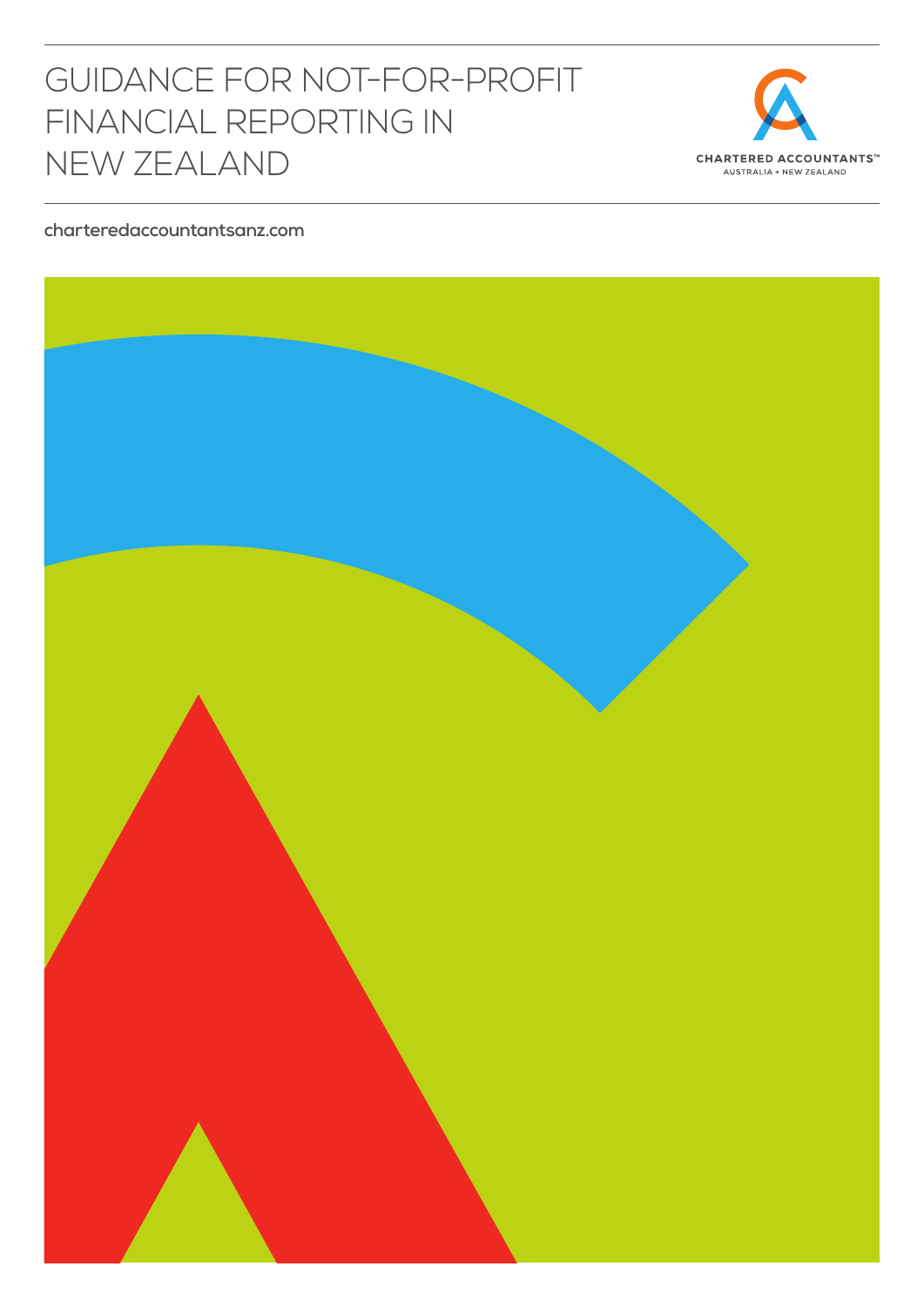**Chartered Accountants Australia and New Zealand is a professional body comprised of over 115,000 diverse, talented and financially astute members who utilise their skills every day to make a difference for businesses the world over.** 

Members are known for their professional integrity, principled judgment, financial discipline and a forward-looking approach to business which contributes to the prosperity of our nations.

We focus on the education and lifelong learning of our members, and engage in advocacy and thought leadership in areas of public interest that impact the economy and domestic and international capital markets.

We are a member of the International Federation of Accountants, and are connected globally through the 800,000-strong Global Accounting Alliance and Chartered Accountants Worldwide which brings together leading Institutes in Australia, England and Wales, Ireland, New Zealand, Scotland and South Africa to support and promote over 320,000 Chartered Accountants in more than 180 countries.

### **About this publication**

This publication has been developed to help practitioners understand and effectively implement the new accounting standards framework for not-for-profit entities.

The publication is intended to be read in conjunction with any relevant legislation, the entity's founding documents, and the accounting standards. It provides helpful information and examples only.

#### **Disclaimer**

This Guide has been prepared for use by members of Chartered Accountants Australia and New Zealand (CA ANZ) in New Zealand only. It is not intended for use by any person who is not a CA ANZ member and/or does not have appropriate expertise in the Guide's subject matter.

Laws, practices and regulations may have changed since publication of this Guide. Users should make their own inquiries as to the currency of relevant laws, practices and regulations. No warranty is given as to the correctness of the information contained in this Guide, or of its suitability for use by you. To the fullest extent permitted by law, CA ANZ is not liable for any statement or opinion, or for any error or omission contained in this publication and disclaims all warranties with regard to the information contained in it, including, without limitation, all implied warranties of merchantability and fitness for a particular purpose. CA ANZ is not liable for any direct, indirect, special or consequential losses or damages of any kind, or loss of profit, loss or corruption of data, business interruption or indirect costs, arising out of or in connection with the use of this publication or the information contained in it, whether such loss or damage arises in contract, negligence, tort, under statute, or otherwise.

© 2016 Chartered Accountants Australia and New Zealand ABN 50 084 642 571.

All rights reserved. 0816-57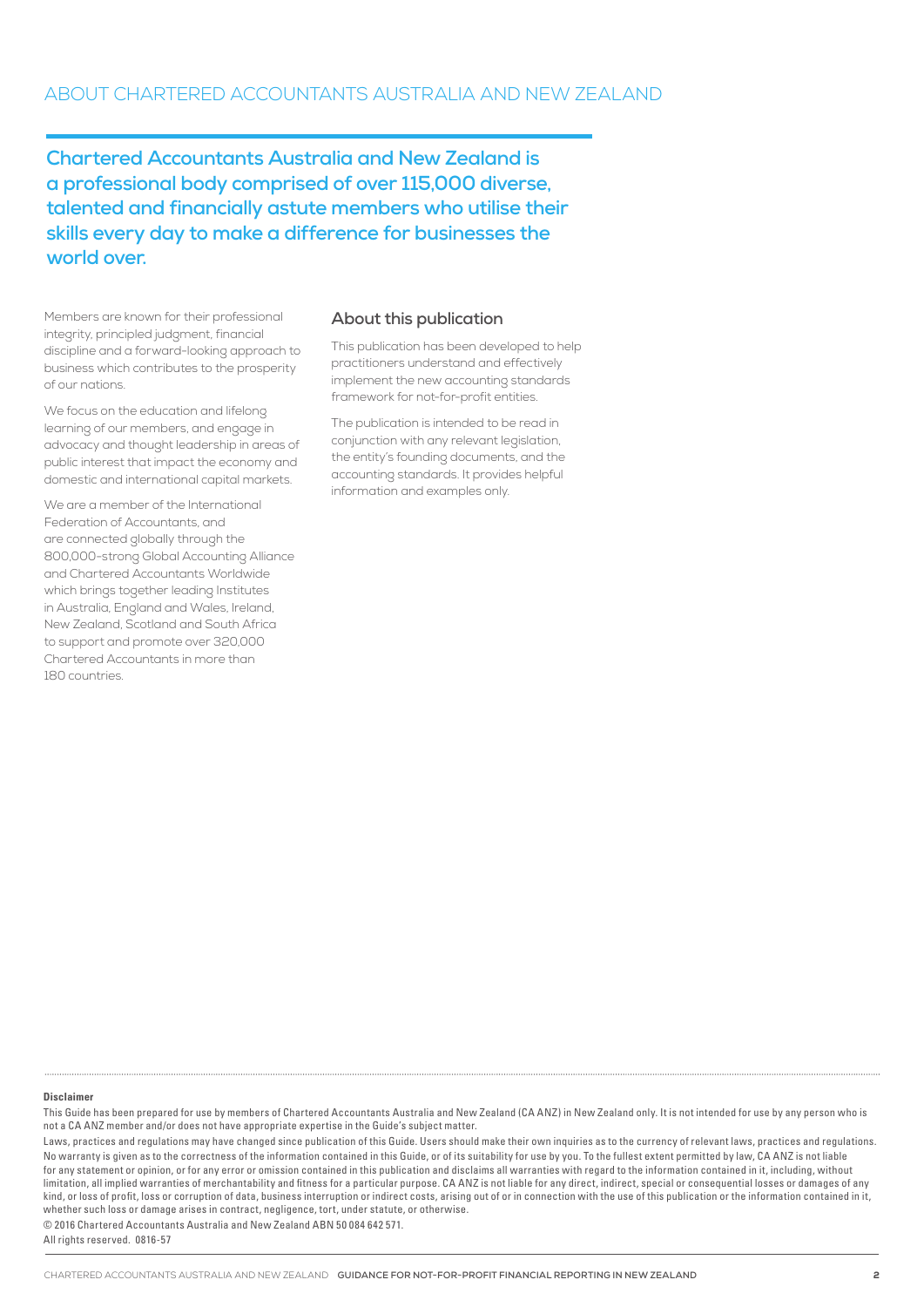# WHAT IS A NOT-FOR-PROFIT ENTITY?

**Not-for-profit (NFP)** entities are constituted in many different forms such as incorporated societies, charitable trusts and companies. The form of an entity does not in itself determine whether an entity is a NFP for the purpose of financial reporting.

The accounting standards issued by the External Reporting Board define a **not-for-profit public benefit entity (NFP PBE)** is an entity that is a **public benefit entity** that is not a **public sector entity.**

Public benefit entities (PBEs) are reporting entities whose primary objective is to provide goods or services for community or social benefit and where any equity has been provided with a view to supporting that primary objective rather than for a financial return to equity holders.

**Public sector public benefit entities** (public sector PBEs) are PBEs that are public entities as defined in the Public Audit Act 2001, and all Offices of Parliament.

The decision tree below helps an entity decide what type of entity it is for financial reporting purposes. Appendix A of Standard XRB A1 *Application of the Accounting Standards Framework* provides further guidance on how an entity determines if it is a PBE for the purpose of financial reporting.



#### TIP:

**This guidance only applies to NFPs. If an entity does not meet the definition of a PBE then it is a for-profit entity, and this guidance does not apply.**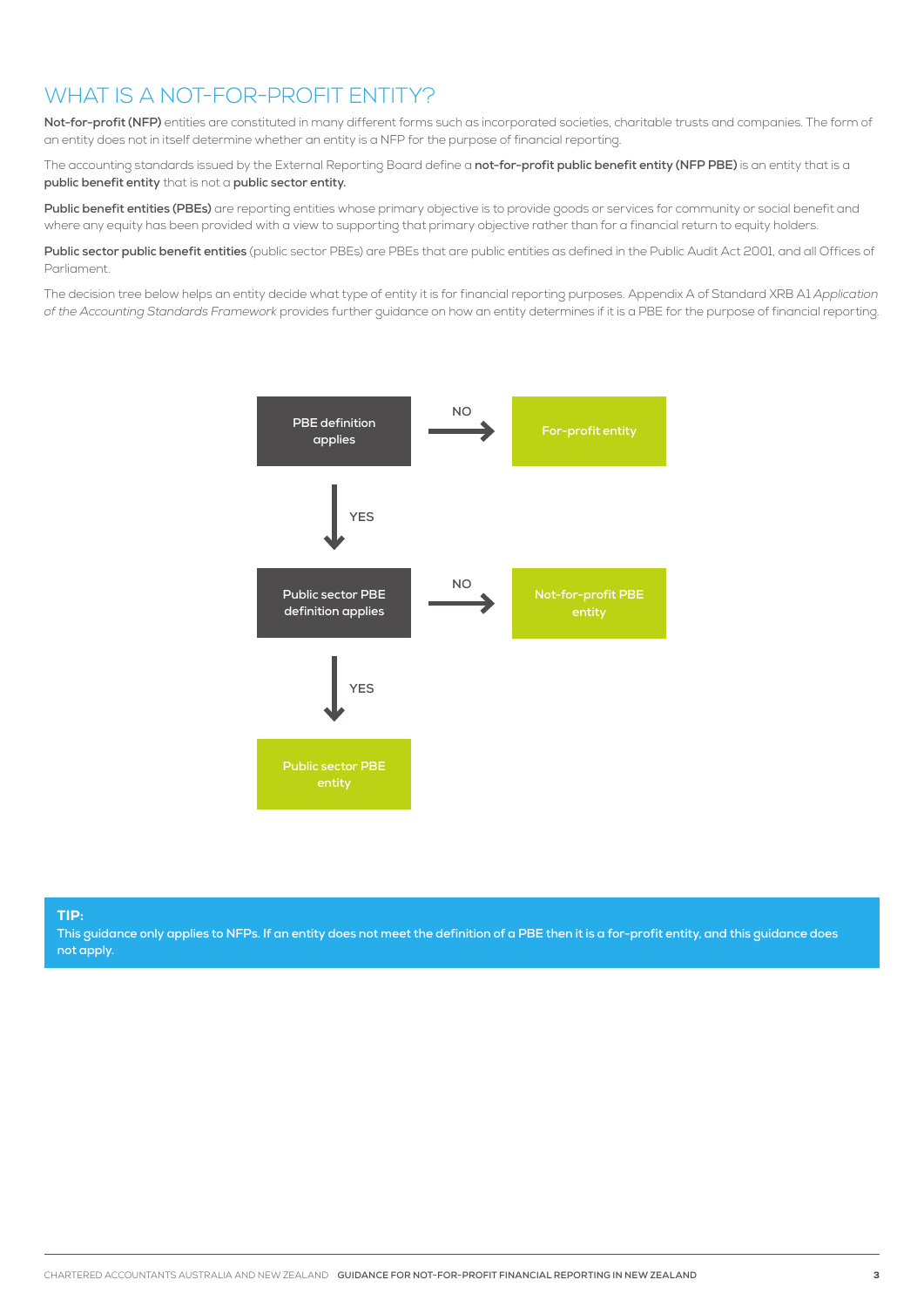### FINANCIAL REPORTS

Requirements for a NFP to prepare a financial report can be found in a number of places, including but not limited to:

- •The legislation that the entity is subject to (otherwise known as 'statutory' requirements)
- •The entity's founding documents (ie rules, constitution or trust deed)
- •A funding application or funding agreement.

### TIP:

**An entity can change the requirements in its founding documents to align them with the statutory requirements.**

**Appendix 1** provides an overview of the legislated financial reporting provisions that might be applicable to the NFP sector.

#### TIP:

**An entity can be subject to more than one piece of legislation (ie an incorporated society can also be a registered charity). If this is the case, then the highest legislative requirements apply.**

When it comes to financial reporting, there are some terms used in legislation that need to be explained.

Firstly, an entity is a 'specified not-for-profit entity' in respect of an accounting period if, in each of the two preceding accounting periods, its total operating payments are \$125,000 or more<sup>1</sup>.

Secondly, 'generally accepted accounting practice' ('GAAP') and 'non-GAAP' refer to the accounting standards issued by the External Reporting Board (XRB)2 or its sub-board the New Zealand Accounting Standards Board (NZASB).

Finally, 'general purpose financial reports' (GPFR) are financial reports that are intended to meet the needs of users who are not in a position to require an entity to prepare reports tailored to their particular information needs. 'Special purpose financial reports' (SPFR) are often described as financial reports that are prepared to respond to the requirements of users that have the authority to require the preparation of financial reports that disclose the information they need for their particular purposes.

#### TIP:

**SPFR are prepared in accordance with the accounting policies agreed between the entity and specific users. They may or may not be prepared in accordance with the accounting standards issued by the XRB or NZASB. Ethically, Chartered Accountants should not knowingly prepare SPFR if they believe the financial report will be used for general purposes.**

<sup>2</sup> See **[xrb.govt.nz](https://www.xrb.govt.nz/Site/Home/default.aspx)** for standards and guidance

<sup>1</sup> **[Section 46 of the Financial Reporting Act 2013](http://www.legislation.govt.nz/act/public/2013/0101/latest/DLM4632962.html)**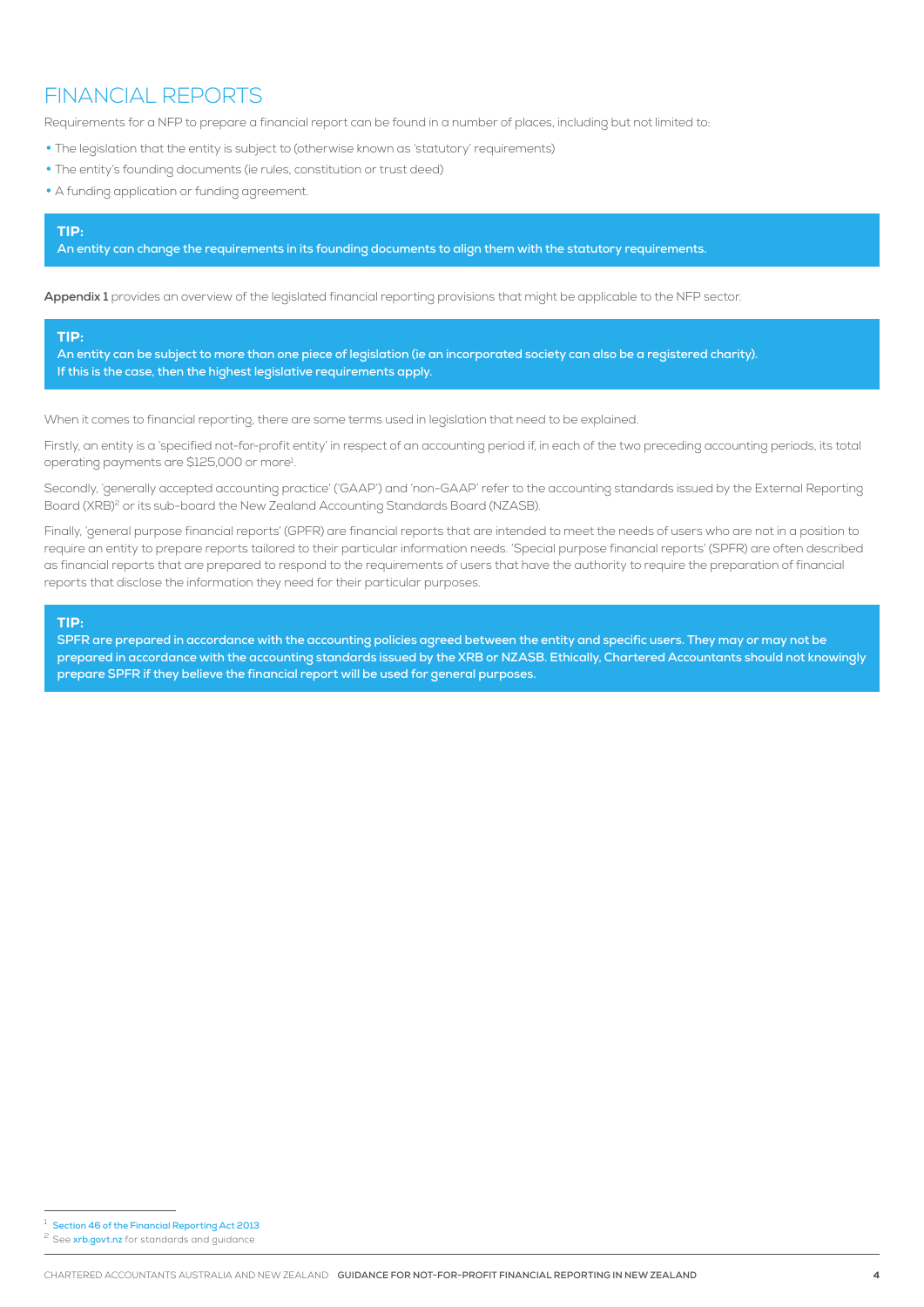## ACCOUNTING STANDARDS

The XRB has developed an accounting standards framework for NFPs that have a statutory requirement, or that choose to prepare financial reports in accordance with standards issued by the XRB. [Standard XRB](https://www.xrb.govt.nz/Site/Accounting_Standards/Current_Standards/Standards_for_Not-For_Profit_PBEs/Stds_for_Not-For-Profit_T1-4.aspx) A1 *Application of the Accounting Standards Framework* outlines how to apply this framework.

There are four tiers of reporting for NFPs in the accounting standards framework. In general, the accounting standards become progressively simpler as the entity moves down the tiers. As there is a significant variation in the size of NFPs, the tier structure allows charities to apply accounting standards that are appropriate to their size and complexity.

Tier 1 is the default tier for all NFPs. However, an entity may elect to apply the accounting standards of a lower tier if it meets the criteria for that tier. Likewise an entity can also remain in a higher tier than it is eligible to report under if it so chooses.

The criteria for each of the tiers is based on annual operating expenditure or payments (including grants made), and whether the entity has 'public accountability'. Public accountability has a particular technical meaning here which is narrower than everyday usage. This is when an entity holds cash or assets on behalf of others as one of their main activities. This is typically the case for banks, credit unions and insurance providers.

The accounting standards framework for NFPs is shown in the table below.

| Tier | Criteria                                                  | NFP accounting standard(s)                                   |
|------|-----------------------------------------------------------|--------------------------------------------------------------|
|      | "Public accountability <sup>3</sup> "; or expenses >\$30m | <b>PBE Standards</b>                                         |
|      | No public accountability; and expenses s\$30m             | PBE Standards - Reduced Disclosure Regime (RDR)              |
| 3    | No public accountability; and expenses s\$2m              | PBE Simple Format Reporting Standard - Accrual (SFR-A (NFP)) |
| 4    | No public accountability; and payments <\$125k*           | PBE Simple Format Reporting Standard - Cash (SFR-C (NFP))    |

\*For the two preceding accounting periods

The tier 1 and 2 PBE standards consist of 38 separate standards derived largely from International Public Sector Accounting Standards (IPSAS). Tier 2 entities are generally subject to the same recognition and measurement requirements as tier 1 entities but are allowed to take advantage of significantly reduced disclosure requirements.

The tier 3 accounting standard is based on a simple format reporting approach using accrual accounting. This appropriately reflects the small size and reduced level of complexity within many entities in this tier, as well as the needs of the users of these entities.

The tier 4 accounting standard also uses a simple format reporting approach, but it uses cash accounting and is even simpler than the tier 3 standard as tier 4 entities are very small.

#### TIP:

Both the tier 3 and 4 standards are accompanied by an explanatory guide containing optional templates and guidance notes<sup>4</sup> to assist **with application.**

3 Public accountability is defined in paragraphs 7—13 of **[Standard XRB](https://www.xrb.govt.nz/Site/Accounting_Standards/Current_Standards/Standards_for_Not-For_Profit_PBEs/Stds_for_Not-For-Profit_T1-4.aspx)** A1 *Application of the Accounting Standards Framework*  $4$  EG A5 (for Tier 3) and EG A6 (for Tier 4)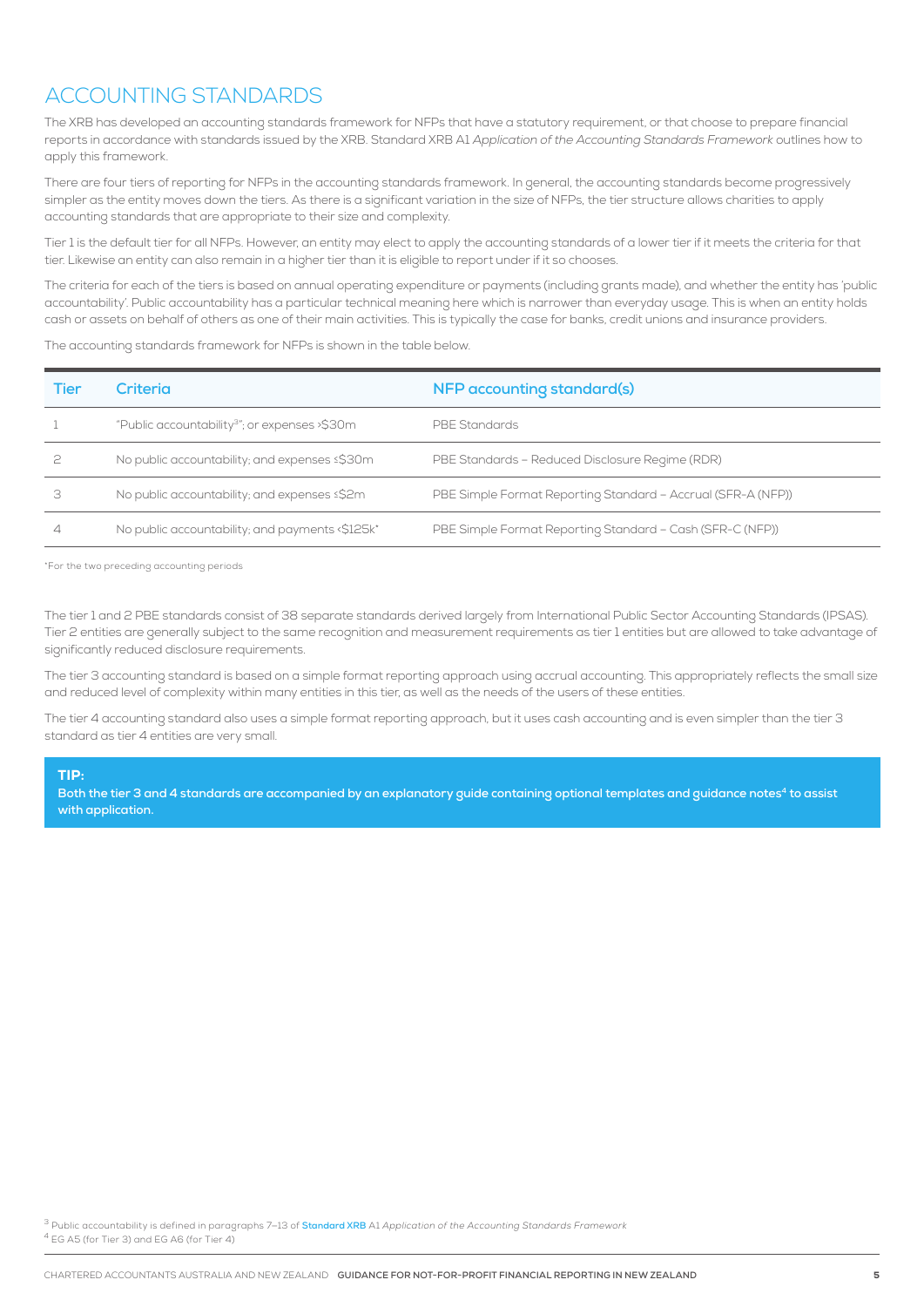The accounting standards for tiers 1, 2 and 3 are GAAP standards and fair presentation frameworks because they are based on accrual accounting. Entities in tiers 1, 2 and 3 are also 'specified not-for-profit entities'.

The accounting standard for tier 4 is a 'non-GAAP' standard and is a compliance framework because it is based on cash accounting. Entities in tier 4 are not 'specified not-for-profit entities'. This is particularly relevant if an entity's founding documents make reference to GAAP, as this will preclude it from using the tier 4 accounting standard even if it meets the criteria.

Entities that are allowed by law to use the tier 4 cash accounting 'non-GAAP' standard are:

- •Registered charities
- •Maori incorporations
- Friendly societies

Many people find the terms 'accrual' and 'cash' accounting confusing when they first start dealing with finances.

In **accrual accounting**, revenue is recognised when it is earned rather than when it is received, and expenses are recognised when they are incurred, rather than when they are paid.

With cash accounting, transactions are recorded on the date the money was paid or received. At its simplest, cash accounting uses the receipt book and bank deposit details to track income and the cheque book or electronic banking payment details to track expenditure.

### TIP: **Accounting concepts such as depreciation are not used with cash accounting.**

**Appendix 2** provides some illustrative examples of the application of the accounting standards framework.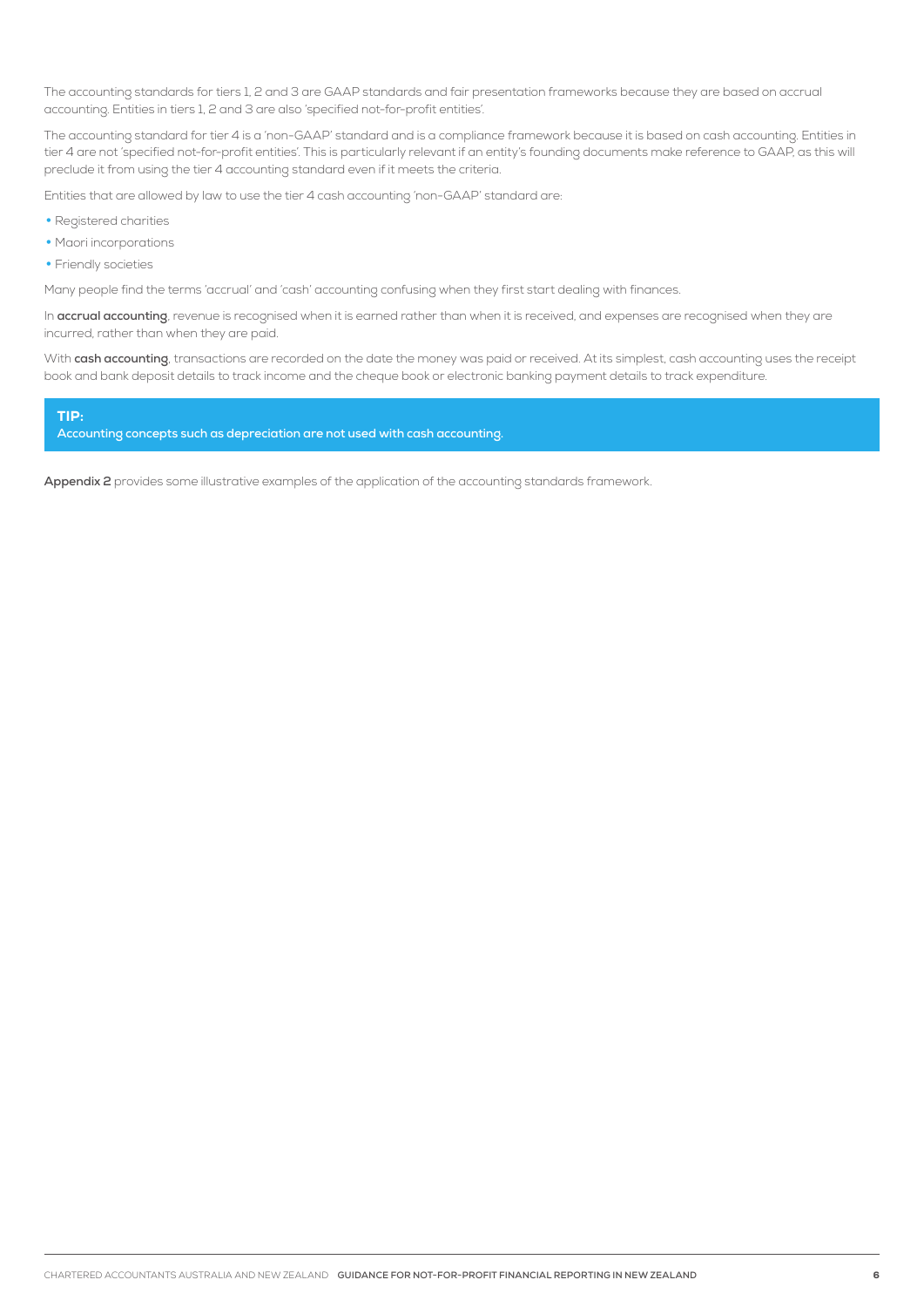# APPENDIX 1 – LEGISLATIVE REQUIREMENTS

| <b>Entity form</b>                  | Legislative reference*                                                | <b>Financial reporting requirement</b>                                                                                                                          |
|-------------------------------------|-----------------------------------------------------------------------|-----------------------------------------------------------------------------------------------------------------------------------------------------------------|
| Body corporate                      | s32 of the Unit Titles Regulations 2011                               | Financial statements  contain the matters:<br>i. a statement of assets and liabilities;                                                                         |
|                                     |                                                                       | ii. a statement of income and expenditure;                                                                                                                      |
|                                     |                                                                       | iii. any other matters that the body corporate decides by ordinary resolution<br>should be included in the financial statement; and                             |
|                                     |                                                                       | iv.any explanatory material that the body corporate considers necessary<br>for the purpose of understanding the financial statement.                            |
| Charitable trust                    | <b>Charitable Trusts Act 1957</b>                                     | None                                                                                                                                                            |
| Class 4 gambling<br>licence holder  | s108 of the Gambling Act 1993                                         | An annual report must include  financial statements prepared in<br>accordance with generally accepted accounting practice.                                      |
| Credit union                        | s122 of the Friendly Societies and Credit<br>Unions Act 1982          | Every entity must ensure that  financial statements that comply with<br>generally accepted accounting practice are  completed.                                  |
| Friendly society                    | s63-64 of the Friendly Societies and<br><b>Credit Unions Act 1982</b> | Every registered society or branch must ensure that  financial statements<br>are completed. The financial statements must be prepared in accordance<br>with:    |
|                                     |                                                                       | i. in the case of a specified not-for-profit entity, generally accepted<br>accounting practice; or                                                              |
|                                     |                                                                       | ii. in any other case, either generally accepted accounting practice or a<br>non-GAAP standard                                                                  |
|                                     |                                                                       | Registered societies or branches with expenses <\$30m can opt-out by a<br>resolution passed by a 250% majority vote of the members.                             |
| Incorporated<br>society             | s23 of the Incorporated Societies Act 1908                            | Every society shall deliver  to the Registrar  a statement containing the<br>following particulars:                                                             |
|                                     |                                                                       | i. the income and expenditure of the society during the society's last<br>financial year;                                                                       |
|                                     |                                                                       | ii. the assets and liabilities of the society at the close of the said year;                                                                                    |
|                                     |                                                                       | iii. all mortgages, charges, and securities of any description affecting any of<br>the property of the society at the close of the said year.                   |
| Industrial and<br>provident society | s8D of the Industrial and Provident<br>Societies Act 1908             | Every registered society  must ensure that  financial statements that<br>comply with generally accepted accounting practice are  completed.                     |
|                                     |                                                                       | Registered societies with expenses <\$30m can opt-out by a resolution<br>passed by a ≥95% vote of the members.                                                  |
| Maori incorporation                 | s276A of the Te Ture Whenua Maori Act<br>1993                         | The committee of management of every Maori incorporation must  submit<br>financial statements  The financial statements must be prepared in<br>accordance with: |
|                                     |                                                                       | i. in the case of a specified not-for-profit entity, generally accepted<br>accounting practice; or                                                              |
|                                     |                                                                       | ii. in any other case, either generally accepted accounting practice or a non-<br>GAAP standard.                                                                |
| Registered charity                  | s42A of the Charities Act 2005                                        | The financial statements  must be prepared in accordance with:                                                                                                  |
|                                     |                                                                       | i. in the case of financial statements of a specified not-for-profit entity,<br>generally accepted accounting practice; or                                      |
|                                     |                                                                       | ii. in any other case, either generally accepted accounting practice or a non-<br>GAAP standard.                                                                |
| Trust                               | <b>Trustee Act 1956</b>                                               | None                                                                                                                                                            |

\*References are correct at time of going to print